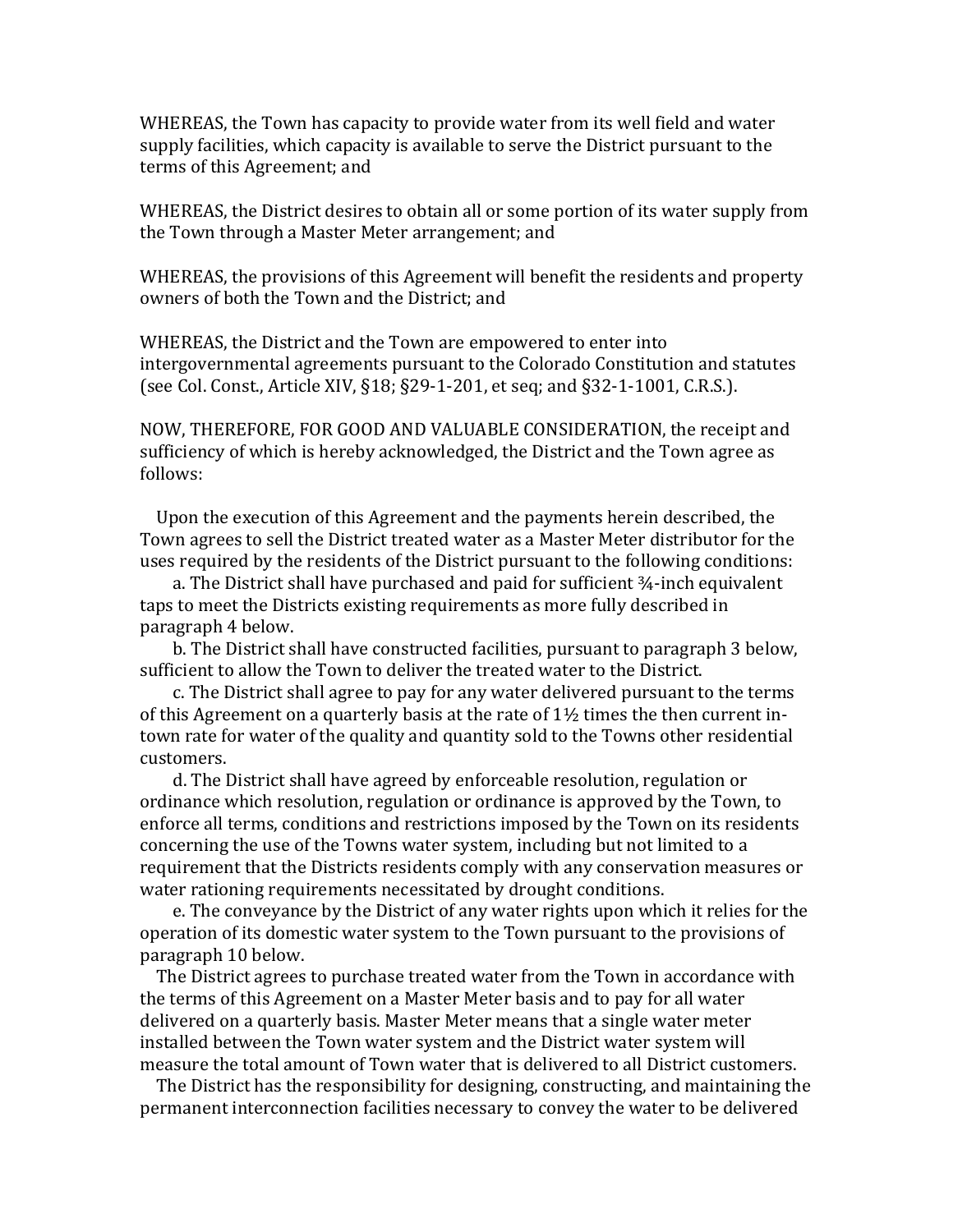to the Districts residents pursuant to this Agreement from the Towns existing facilities to the Districts facilities.

a. The design and construction of the interconnection facilities, including any water mains, pumps, water meters, back-flow valves, or the like, shall be in accordance with then-current Town standards and specifications for such facilities and shall be subject to review and approval by the Town and its engineering staff

b. Only upon acceptance of the facilities by the Town may the same be used to convey treated water from the Town to the District.

The District agrees to immediately purchase sufficient  $\frac{3}{4}$ -inch water taps (a  $\frac{3}{4}$ inch equivalent tap is hereinafter referred to as a "tap") as determined by the Town's "Use Classification Schedule" for purposes of securing water service to the District's current twenty-eight (28) residential customers at the current cost of \$2,800 per tap.

a. The total purchase price for these taps shall be \$2,800 times the number of taps needed to serve the District's twenty-eight customers. The District shall be entitled to pay this charge, at its discretion, either:

i. as a lump sum at the time of execution of this Agreement; or,

ii. in five equal payments, the first payment being make upon the execution of this Agreement, and four additional payments to be made annually on or before the first of March of each successive year.

b. After the date of execution of this Agreement the District agrees to pay to the Town, at the Town's then-existing published rates for Silverthorne residents, a water tap fee for every additional tap permitted to be added to the Districts system after the date of this Agreement, said tap fee or fees shall be calculated according to the Towns then current "Use Classification Schedule" and shall be paid in the manner prescribed by Town ordinances before the connection is permitted to the District's system. The District may ultimately purchase water taps for the development of up to 42 additional residentially zoned building sites.

c. Failure to make any of the payments herein specified shall constitute a breach of this Agreement.

As a Master Meter customer of the Town pursuant to the terms hereof, the District shall be solely responsible for the construction, operation, and maintenance of the water system necessary to serve the Districts customers, and the Town shall have no obligation to the District or its customers concerning the construction, operation, and maintenance of said system. The District shall design, construct,, and maintain a single interconnection facility to convey water to be delivered to it pursuant to this Agreement. The District shall pay the Town for water delivered through the Master Meter installed at the interconnection between the Towns system and the Districts system at the rate of  $1\frac{1}{2}$  times the rate for residential water customers then applicable to the Towns residents. All responsibility for reading customer meters within the District and billing customers for water used shall be the Districts. The District shall be obligated to pay for all water measured at the Master Meter without regard to its collections from its customers. Bills shall be rendered to the District quarterly for each quarter (or portion thereof) of the calendar year during which water is actually delivered to the District.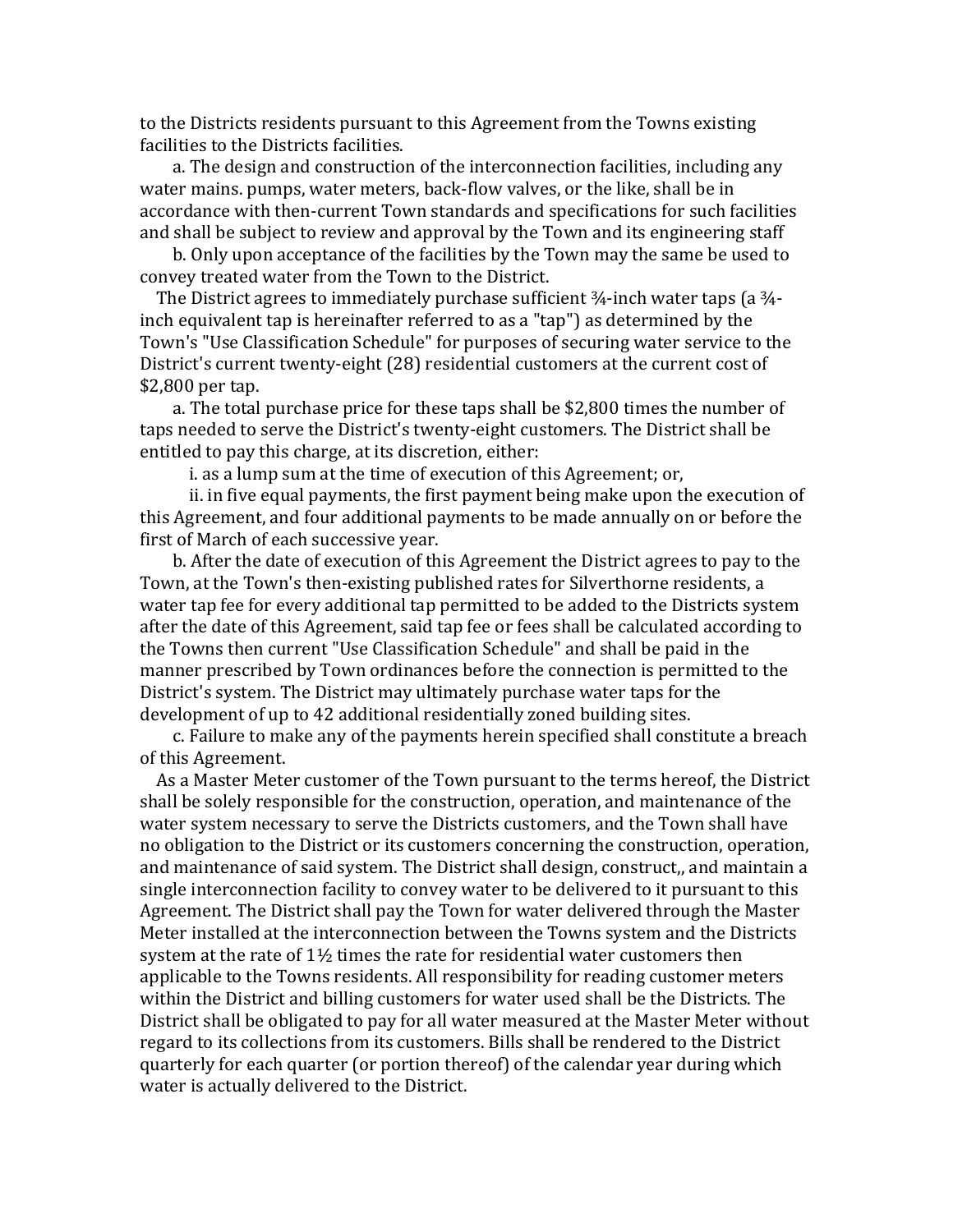The Town agrees to deliver water to the District of sufficient quality to meet applicable federal and State drinking water standards and to undertake whatever steps are necessary to insure that the same can be met. The Towns obligations shall cease at the Master Meter and changes in quality or pressure resulting from the operation of the Districts system shall be solely the responsibility of the District.

As long as the District operates its own wells to provide all or part of its water supply, the District shall be solely responsible to comply with all federal, State, and local water quality standards applicable to public drinking water supplies from such wells. it is further agreed that the Districts obligation in this regard shall only cease at such time as the District disconnects all of its ground water wells from its system and purchases all of its water supply from the Town pursuant to the terms of this Agreement, in which case the Town shall become responsible for compliance with the federal, State, and local water quality requirements.

It is recognized that because of drought or other circumstances outside the Towns control, it may be necessary from time to time to impose water use restrictions upon the residents of the Town and customers of the Towns water utility. It is also understood and agreed that federal and State governmental action may require the Town to adopt certain water conservation standards applicable to residents of the Town and the customers of the Towns water utility. The District agrees to adopt enforceable rules, regulations, ordinances or standards ("standards") no less strict than the Towns requiring the District to enforce upon its customers simultaneously any water conservation requirements imposed by the Town upon its residents or any water-rationing requirements necessitated by limitations in the Towns physical water supply.

a. Failure on the part of the District to adopt such standards shall constitute a breach of this Agreement.

b. Failure to timely enforce any adopted standards shall constitute a breach of this Agreement.

c. If the District fails to adopt or enforce a standard. the Town may seek, at its discretion, to enforce its ordinances upon the residents of the District and continue to provide water service and the District hereby grants full authority to the Town to enforce such ordinances outside the municipal boundaries and within the District for this purpose; or

Until such time as the District has fully paid for the water taps in the manner described in paragraph 4 above, the Town shall have no obligation whatsoever to deliver water to the District. Upon the Districts fulfillment of the payment obligations described in paragraph 4 above, the Town shall then be obligated to provide treated water service to the District in the amounts requested by the District. If the District desires to obtain the quantity necessary to provide full service to the then-existing taps within the District, then the District must first accomplish the conveyance of the water rights as provided in paragraph 10 below. Full service means that all of the water needed for all of the Districts customers will be secured from the Town with no water provided under the Districts water rights.

The District agrees, prior to making a request for full water service from the Town, to convey the water rights upon which the District currently relies for the provision of domestic water service to its residents in an amount equal to  $1\frac{1}{2}$  times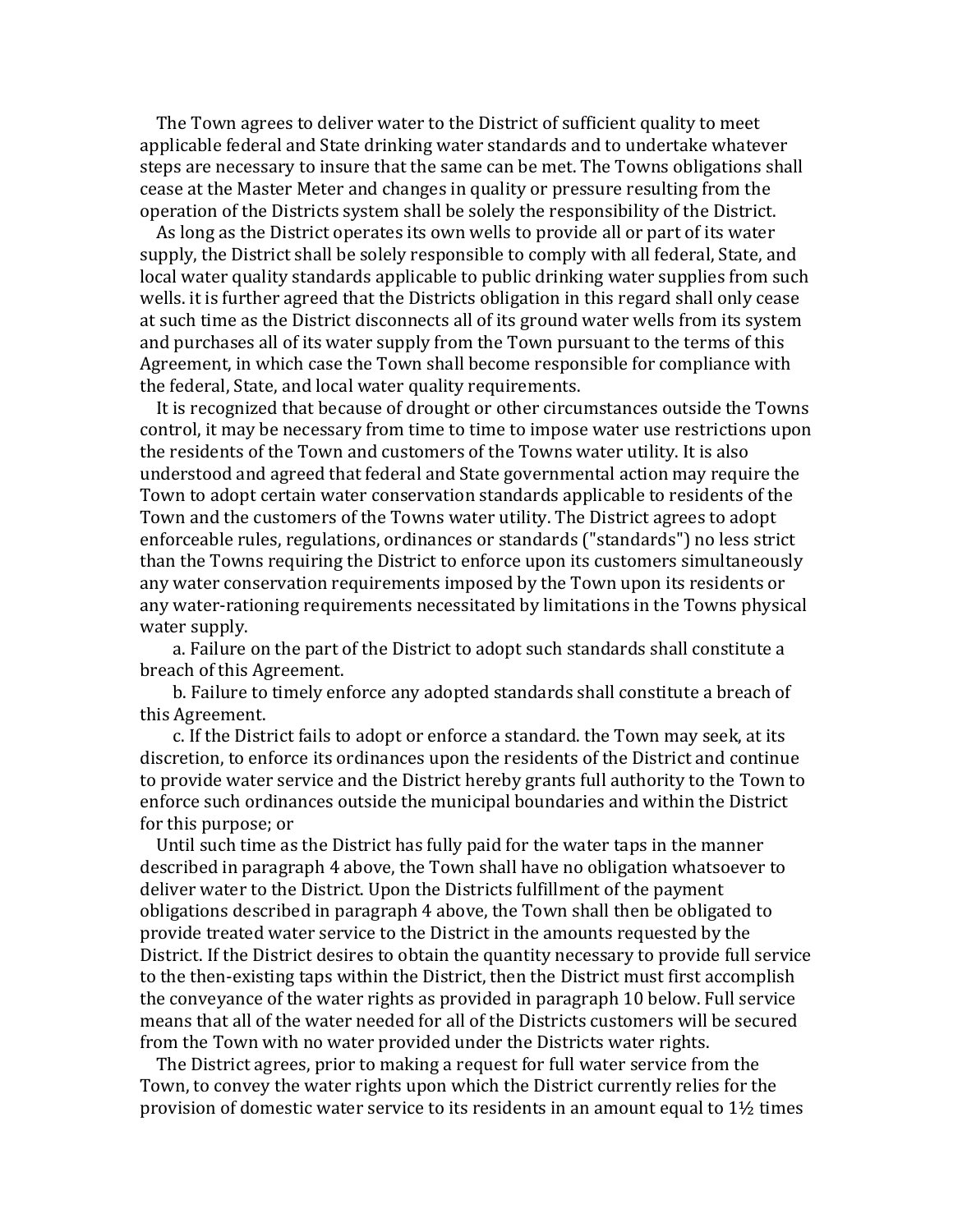the amount needed to serve the water taps that have been purchased from the Town. Said conveyance is to be by Quit Claim Deed.

a. The District agrees to cooperate fully with the Town in the examination of the District's title to the water rights. The Town shall exercise its right to examine and accept or reject title on or before receiving the final payment identified in paragraph 4 above. Should the Town reject title to the water rights, the District shall have one year from the notice of rejection to correct such title deficiencies. Title deficiencies may be corrected by conveying additional water rights to the Town, by making a cash payment to the Town, or, by other remedies acceptable to both parties. The Town shall have at its sole discretion the right to accept or reject the District's corrections for any such deficiencies. If the Town does not accept the District's water rights then this agreement becomes null and yoid and all water tap payments that have been made to the Town will be immediately returned to the District including any actual interest earned.

b. Upon acceptance of the District's water rights, the Town agrees to provide full service to all of the Districts customers, according to the terms of this Agreement in perpetuity.

Inasmuch as damages are not an adequate remedy at law and the nature of the rights and duties herein are sui generis, each and every term of this entire Agreement shall be specifically enforceable by either party. In the event of breach of the provisions of this Agreement by the District, the Town shall first provide written notice of the breach and afford the District at least seven (7) days in which to cure the breach. Failure to cure the breach in that time will permit the Town to immediately terminate water service to the District as long as the Town has not yet accepted the District's water rights under paragraph 10 above.

This Agreement is an integrated agreement and hereby declared inseverable. In the event a court of competent jurisdiction should hold one provision hereof illegal or unenforceable, the entire agreement shall be considered void. This Agreement shall be construed according to the laws of the State of Colorado. This Agreement shall bind the successors and assigns of the parties.

The term of this Agreement is indefinite and it shall continue in effect until modified by mutual written agreement of the parties, or terminated as set forth above. Any notices required or given under this Agreement shall be given as follows:

If to the Town:

 .

 Public Works Director Town of Silverthorne P.O. Box 1309 601 Center Circle Silverthorne, CO 80498

If to the District:

 President